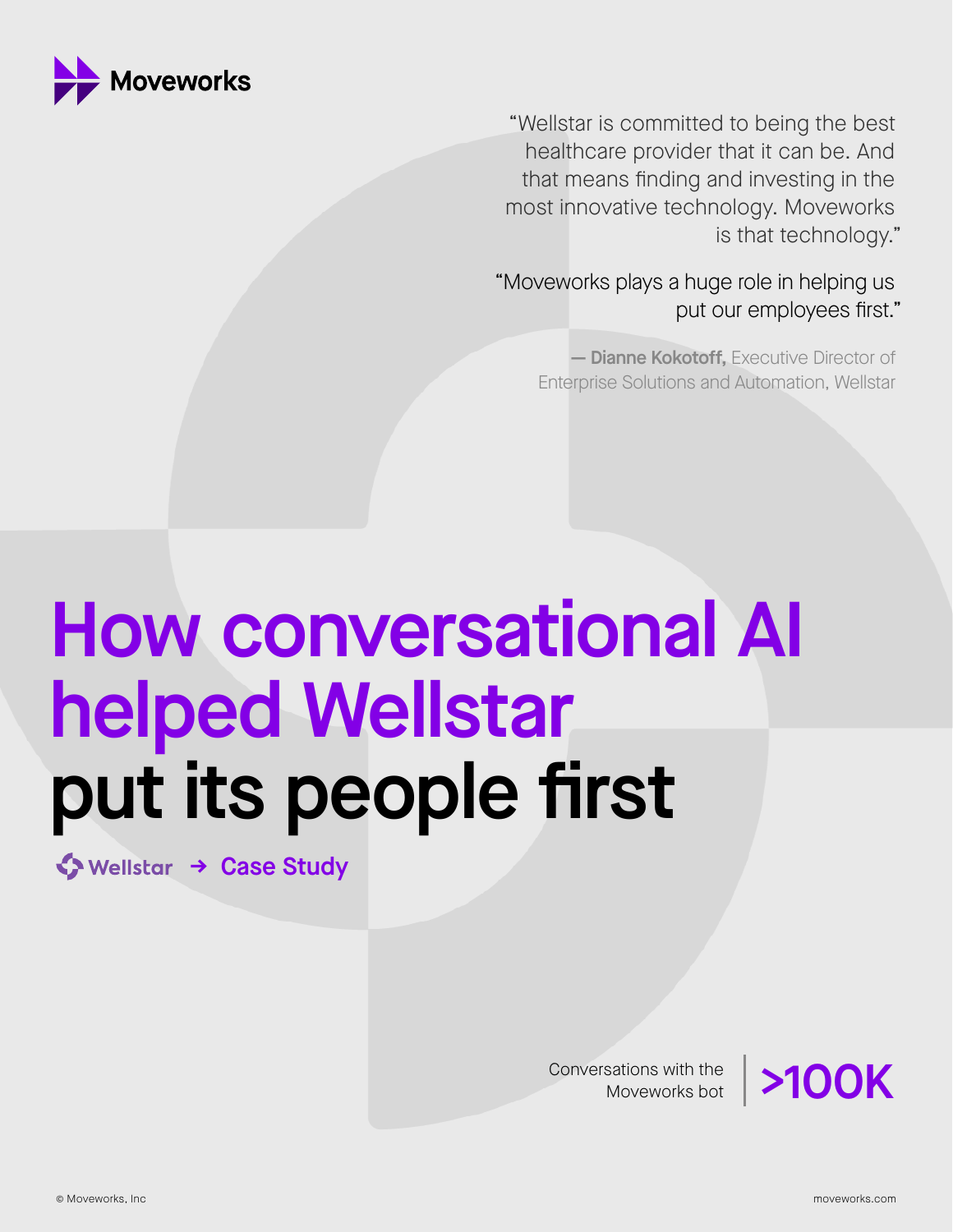#### Wellstar is more than healthcare

Wellstar Health System's mission is to provide high-quality, tailored care for every one of its patients. Responsible for the health and wellbeing of one in every six Georgians, the organization required a bold new approach to make this mission possible.

That's why company leaders launched an initiative now known as PeopleCare, a pledge to put patients first by investing in innovative, life-saving technologies, providing convenient access to medical care, and ensuring the highest safety standards. By starting with what makes a great healthcare experience, today Wellstar accommodates each and every patient with specialized support.

Following the success of PeopleCare, Dianne Kokotoff, Executive Director of Enterprise Solutions and Automation at Wellstar, wanted to extend this same philosophy to the organization's employees. To ensure that every one of Wellstar's 26,000-strong workforce received the help they deserved, she and her team started by asking a question: what makes a great employee experience?

## What makes a great employee experience?

Most companies think about support from the IT team's perspective. But at the end of the day, what's the service desk's primary responsibility? To deliver hardware? To troubleshoot? To maintain security? To just keep the trains running on time?

Kokotoff argued that the real responsibility of IT was to keep end-users happy, from their day-one onboarding through the entire employee lifecycle. That said, building a better employee experience wouldn't be as simple as updating a few policies. Valued team members—already dealing with the demands of being medical professionals at the height of



## **Challenges**

- Automating personalized support for over 26K employees
- Supporting frontline healthcare workers at the height of a pandemic

#### Results

- Resolved more than 10K support issues for employees, instantly
- Transformed communications strategy with interactive, targeted messages

#### Key Integrations



**Microsoft Teams** Chat



**ServiceNow ITSM** 



**Active Directory** DL



**Symantec VIP MFA** 

Bot WALi

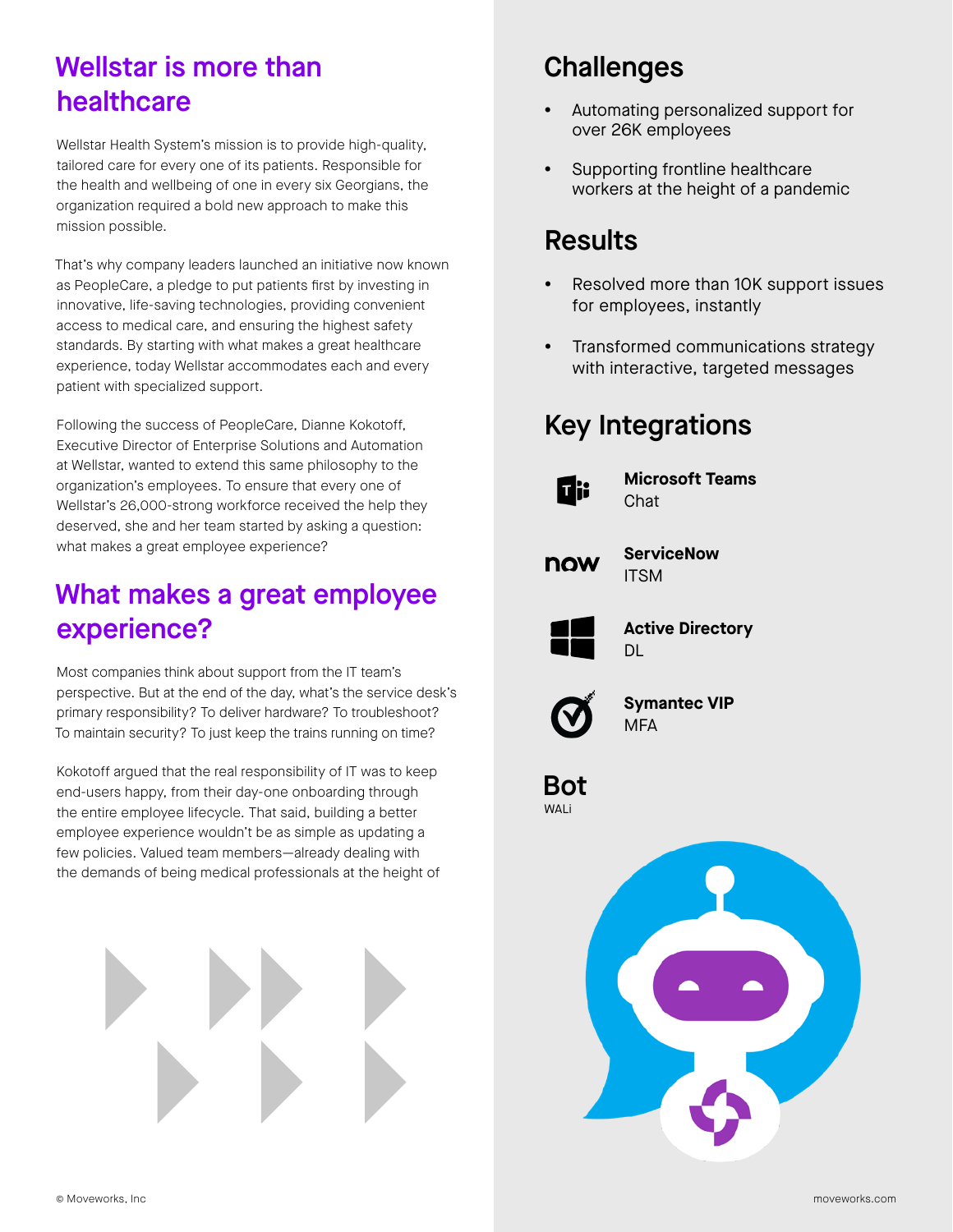a pandemic—were burning out daily, just from dealing with frustrating tech problems. And frontline workers didn't know where to go for help, their issues often took days to solve, and they often missed vital updates.

With these core challenges in mind, Kokotoff and her team went searching for a solution that:

| Worked from day one,<br>improving itself over time             |
|----------------------------------------------------------------|
| Made it easy for employees<br>to find and get help             |
| Delivered instant answers to<br>employees' questions           |
| Kept everyone on the same page with<br>targeted communications |

"My job is to optimize the employee experience—and that means finding the right tools for the job. I chose Moveworks because the team wasn't trying to sell me a product but help me and my team solve tough problems."

— Dianne Kokotoff, Executive Director of Enterprise Solutions and Automation, Wellstar

## Automating support with WALi

In May 2020, Wellstar deployed its Moveworks bot, better known to the team as WALi. Powered by advanced artificial intelligence (AI), WALi ensures employees get the help they need through natural conversations. Whether a frontline worker is locked out of their account or an office-based admin has a question about a new policy—the bot understands each request, determining the most relevant solutions in seconds.

When it's easy to get answers, employees are free to help themselves, which is why Wellstar was intent to deliver a simple, conversational support experience across every channel. Today, WALi intercepts employees' issues wherever they're submitted: via direct message in Microsoft Teams, inside the organization's ServiceNow portal, and in the near future, on Epic, an electronic medical record platform. The bot empowers people to address their own issues no matter where they go.

"WALi's become a real member of our team," said Larry Ross, the ServiceNow manager at Wellstar. "We've gotten to the point it's natural to get support through the chatbot across a number of different platforms."

#### A bot that works out of the box

For many support organizations, the question is not choosing to automate but how to automate. The options are to either manually build out a solution using a conventional chatbot "toolkit" or find an option that works out of the box.

#### Moveworks by the Numbers

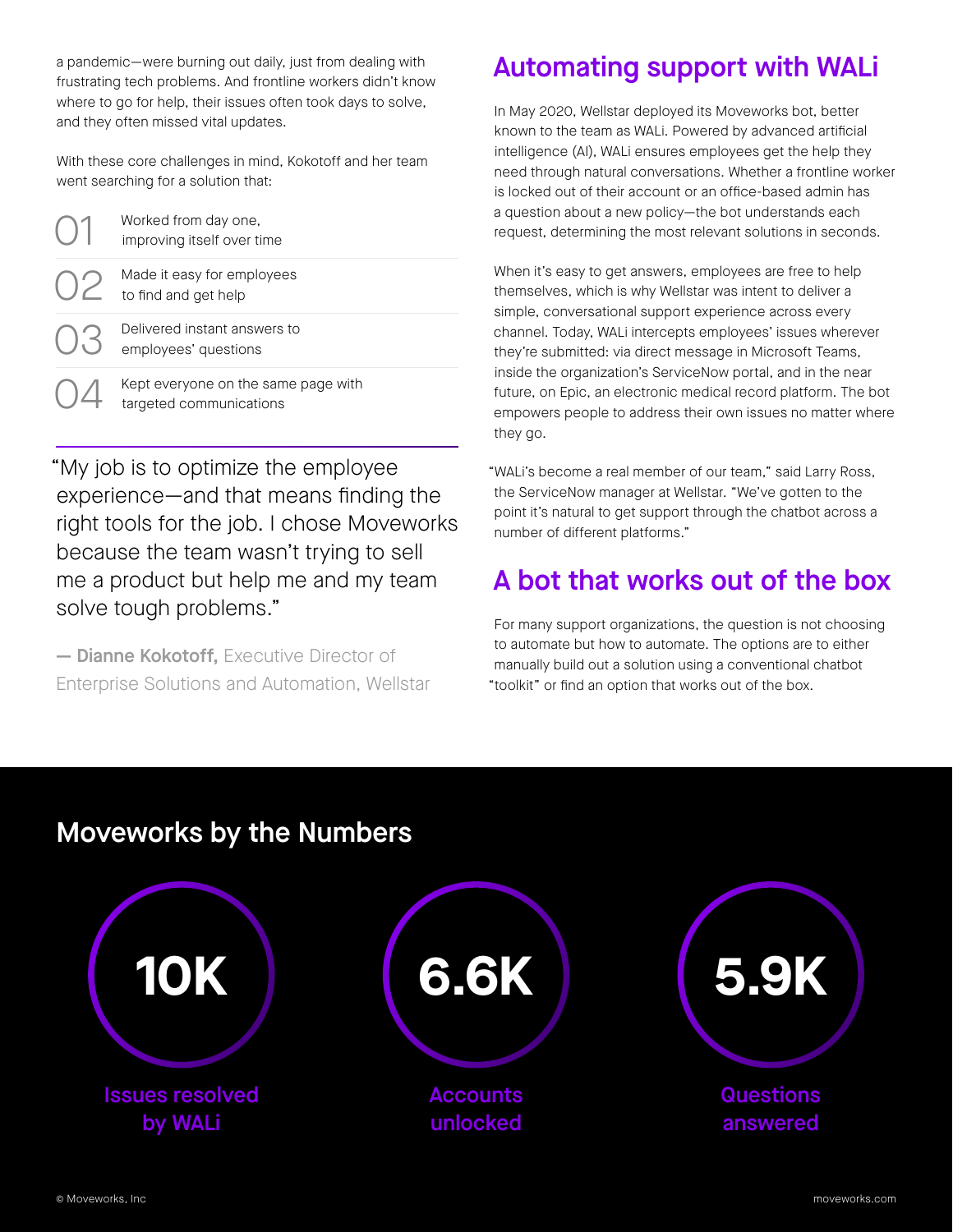"I've built bots, and I've bought bots," said Ross. "Unless you have a huge development team, I recommend you buy. That way, you can get all the expertise, the knowledge, the wisdom, and the talent of the people involved."

By working back from the end-user experience, it was clear to Ross from the beginning that simplicity was key. If employees could ask for help and get immediate answers, they would be able to solve their own problems and be less frustrated by complex processes.

While he wanted this super personalized, conversational experience, he also realized that creating a homegrown chatbot with this level of sophistication would require a monumental amount of work upfront, work his team was not equipped to manage. To do this, he'd need a partner like Moveworks.

Powered by the [Moveworks Intelligence Engine™,](https://www.moveworks.com/intelligence-engine) WALi got to work in Wellstar's support environment on day one. The bot is constantly improving—understanding company lingo, automatically syncing with backend systems, and adapting to user feedback—so the IT team is free to focus on other priorities instead of constantly maintaining dialog flows.

#### WALi solves issues—no matter where they're reported

Getting help at work often involves a hodgepodge of communications that happen via chat, portals, emails, phones, system alerts, and walk-up help desks. Employees are forced to figure out when and how to use each of these different systems to get help at work.

Wellstar realized that to meet employees on their terms, it needed a solution that's the same everywhere. An employee should never need to think: What website do I need to go to? What portal do I use? What phone number do I call?

"Burnout is a big problem in the healthcare industry right now," said Kokotoff. "We have to provide equipment, technology, and support for our healthcare team members that don't create endless frustration."

To solve this challenge Wellstar needed to enable the same simple conversational support everywhere employees go for help. Making Microsoft Teams a major support platform was just the first step. Today, employees don't even have to leave their workflow to get help; they can just reach out to the WALi via the Teams app on their phone or desktop computer.

#### Meeting frontline workers with Moveworks for Web

Every company wants to enable employees to self-service their own support. The challenge is that everyone has their own habits and preferences. Introducing a new system doesn't help if no one uses it or if you're missing a massive segment of your employee population.

That's why Wellstar didn't stop after making WALi available on Teams. In October 2021, Wellstar launched another way for employees to engage with their bot: the ServiceNow portal.

Now, when an employee logs into the portal, they're immediately greeted by a chat window, where they can easily ask WALi questions with natural conversation. And crucially, the experience is personalized to the specific user since WALi automatically syncs the user's location, permissions, and conversation history across all channels. It's brought the full power of Moveworks to yet another space where Wellstar employees—especially the frontline workers who don't spend their days on Teams—have come to expect help.

"Our frontline workers—they're working a lot of hours. The hospitals are full. If it isn't easy to solve a problem, it's just instant frustration," said Ross. "We want to be able to solve their issues immediately, on first contact, regardless of the support channel."





#### Say "Hi" to WALi in Ti Microsoft Teams today!

Get IT help 24/7 at the speed of chat. WALI is an Al-powered IT chatbot that assists with your IT questions and issues. Examples to try: "I forgot my password." "How do I connect to VPN?" "How do I start a conversation in Teams?"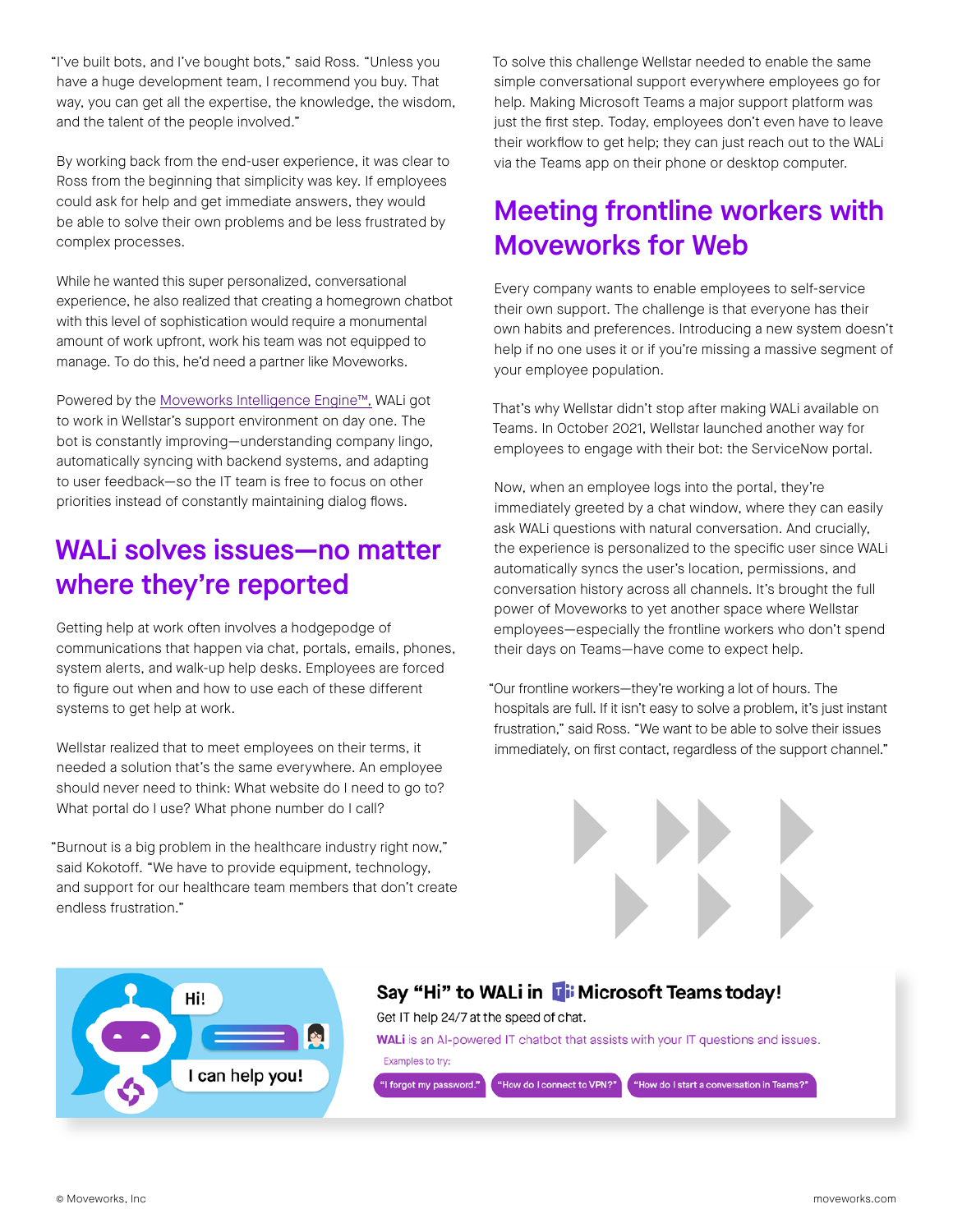#### Everyone's first stop: WALi

Today, almost half of Wellstar's support tickets are submitted through WALi in chat or via the ServiceNow portal. And almost immediately upon making WALi available on the portal, 73% of employees using Teams go to the bot first when they need support. This already hefty percentage is expected to rise as more and more employees experience how easy it is to get help with AI.

The next step is to move beyond the ServiceNow portal. By featuring the bot on a platform like Epic—an electronic medical record that healthcare professionals use every day—WALi will be able to help even more people get help at work.

#### Little improvements, big impact

You might think that this focus on the end-user experience has made life harder for the IT team, but the opposite is true. Since it's so easy for employees to ask WALi, there's been a significant decrease in the amount of time the team spends dealing with routine issues, like password resets and approvals. Kototoff notes:

"Keeping people from manually assigning basic tickets every day is a huge time saver. Little things like Moveworks answering, 'Hey, how do I change my password?' have been game-changing. We went from having 60% of our calls about password resets to 10%."

WALi has massively decreased work for the IT team by automatically managing basic approvals, reducing the number of button-clicking tasks by stepping in and routing asks to the correct approver. A by product of this approach, the bot has also helped to minimize wait times. Approvals now take as little as an hour and a half—instead of days.

Wait times will continue to drop as Ross and his team better understand what questions people are asking by exploring Moveworks' [Performance Insight Dashboards.](https://www.moveworks.com/product/performance-insights-dashboards) Here, Wellstar can see the knowledge gaps they need to fill and how automating more and more processes can make a real impact, saving everyone precious time.

"You don't know what you don't know," said Kokotoff. "Moveworks has helped us identify frequent problems our employees are having and rewrite over 300 knowledge articles so WALi can deliver increasingly better, faster solutions. Their team helped us to identify use cases that we hadn't even thought about."

## Next gen internal comms

Take a step back and think about internal comms from the employee's perspective. What's important to them? Especially during rapid change, employees are much more receptive to clear, actionable communication, but most companies send mass emails, which notify everyone simultaneously, without clarification, next steps, or personalization.

With [Moveworks for Employee Communications,](https://www.moveworks.com/departments/internal-comms) Wellstar's leaders proactively send targeted, interactive messages that are the opposite of mass emails. The bot automatically sends messages to the relevant users on Teams, handles follow-up questions, and reports on engagement. Kokotoff found that campaigns via WALi far outperformed those sent via email, stating:

"Being able to proactively reach out to our remote users and say, 'Hey, your password is about to expire.' or 'Please fill out this survey.' has been impactful. Now, we can let team members know why this message is important and how it's going to help them, in addition to giving them actionable next steps and a place to ask follow-up questions."

In a single quarter, the team has delivered four major campaigns with Moveworks for Employee Comms, addressing targeted employee groups to help with onboarding, sharing news, and encouraging employees to offer their perspective on WALi itself.

# Product Highlight



WALi 9:00 AM

Hi Ellen,

#### Share your Recruitment Experience with Wellstar!

Please take a moment to provide your unique perspective on our recruiting and hiring process. Complete the 4 minute survey now!

Thanks in advance for your participation!



Ellen  $9:02$  AM Filled it out! Thanks!